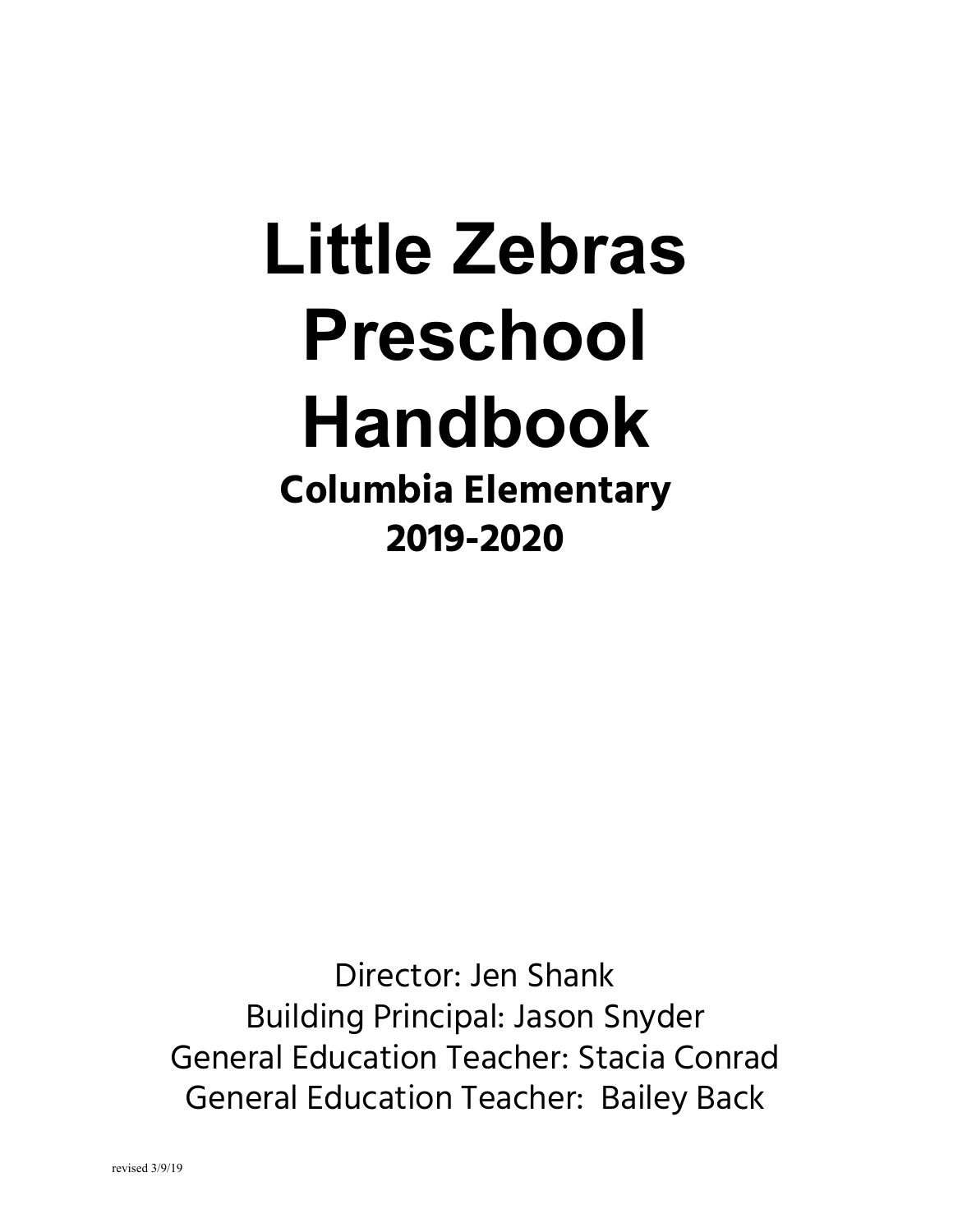#### **Welcome to Preschool**

We are very excited for your child to attend Little Zebras Preschool at Columbia Elementary! We are happy to be able to offer two preschool classrooms. The classes are specifically for four-year olds who will be attending kindergarten the following year. The classes offer a rigorous play-based curriculum geared toward the individual needs and learning styles of each individual student.

#### **Curriculum**

Our classrooms will utilize the High Scope curriculum as the year progresses, along with other research-based activities implemented by teachers. It's important to know that High Scope curriculum does not incorporate the use of many worksheets. The work students do bring home will be from chosen stations such as Art or Writing stations. The classrooms are set up in different work/play areas: House, Toy, Book, Art, Block, Woodworking, Writing, and Sensory Table. During our small and large group times will be when key concepts needed for kindergarten will be introduced/reviewed. We have a daily routine that provides structure and time to address individualized needs. We will also incorporate time to work on individual goals for students with IEP goals. High Scope uses Key Developmental indicators (standards). These include: Approaches to Learning, Language, Literacy and Communication, Social and Emotional Development, Health and Well-Being, Arts and Sciences.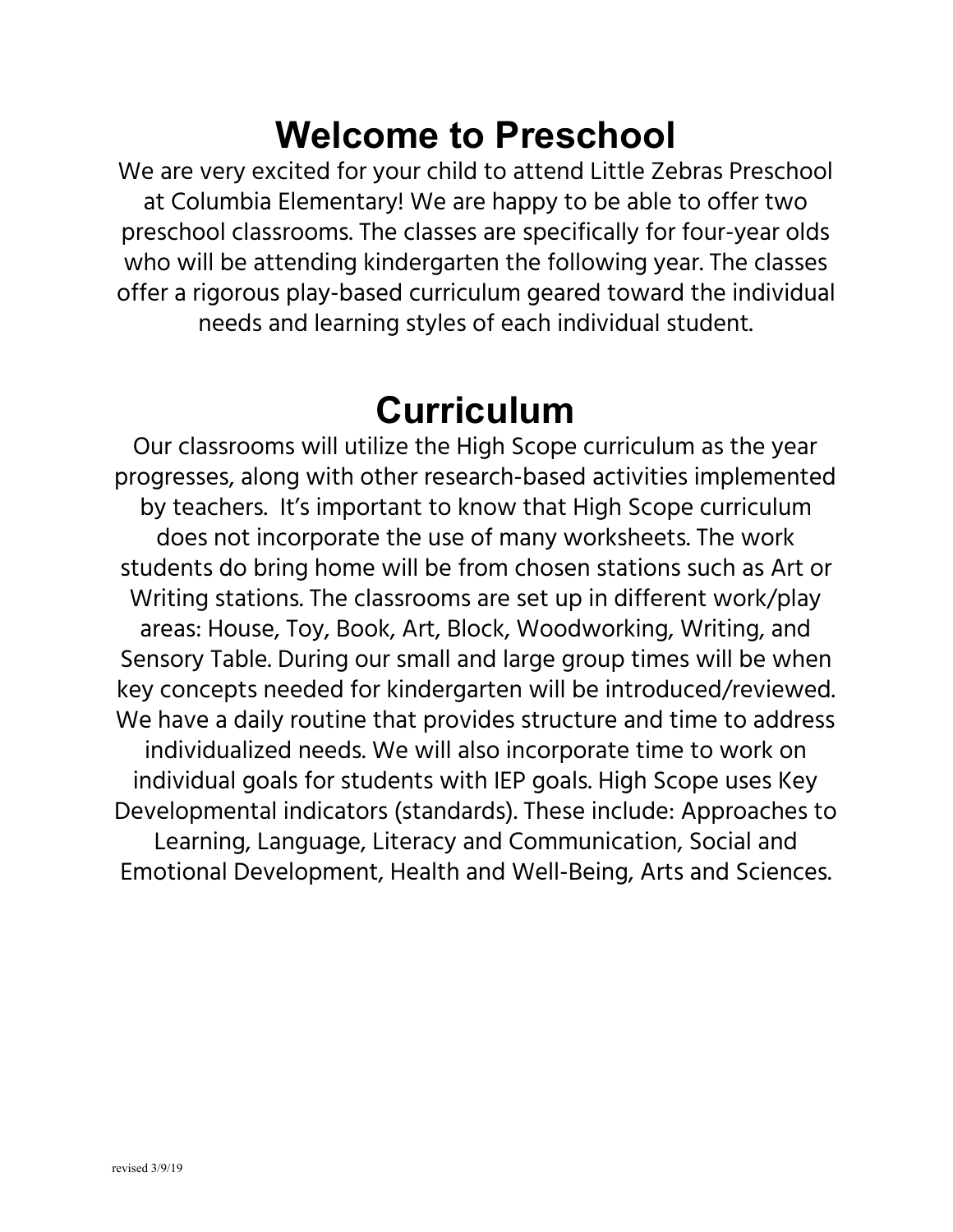#### **Contact Information**

Columbia Elementary: (574) 223-2501 Learning Center: (574) 223-1600

Little Zebras Preschool Teacher: Mrs. Stacia Conrad: (574)223-2501 ext. 2052

Teacher: Miss Bailey Back: (574)223-2501 ext. 2102

[Stacia.Conrad@zebras.net](mailto:Stacia.Conrad@zebras.net) [bailey.back@zebras.net](mailto:bailey.back@zebras.net)

# **School Hours**

8:45am - 2:15pm

Students will be able to attend before and/or after school care as needed for a fee. See below for more information regarding "Before/After School Care".

#### **Before/After School Care**

Before and After School Care is available though our childcare program at Rochester Community Schools. Before School Care (6:30-8:45 a.m.): \$10 per week After School Care (2:15-5:30 p.m.): \$20 per week For more information, please contact the childcare supervisor, Mrs. Deb Bryant at Columbia Elementary, 574-223-2501.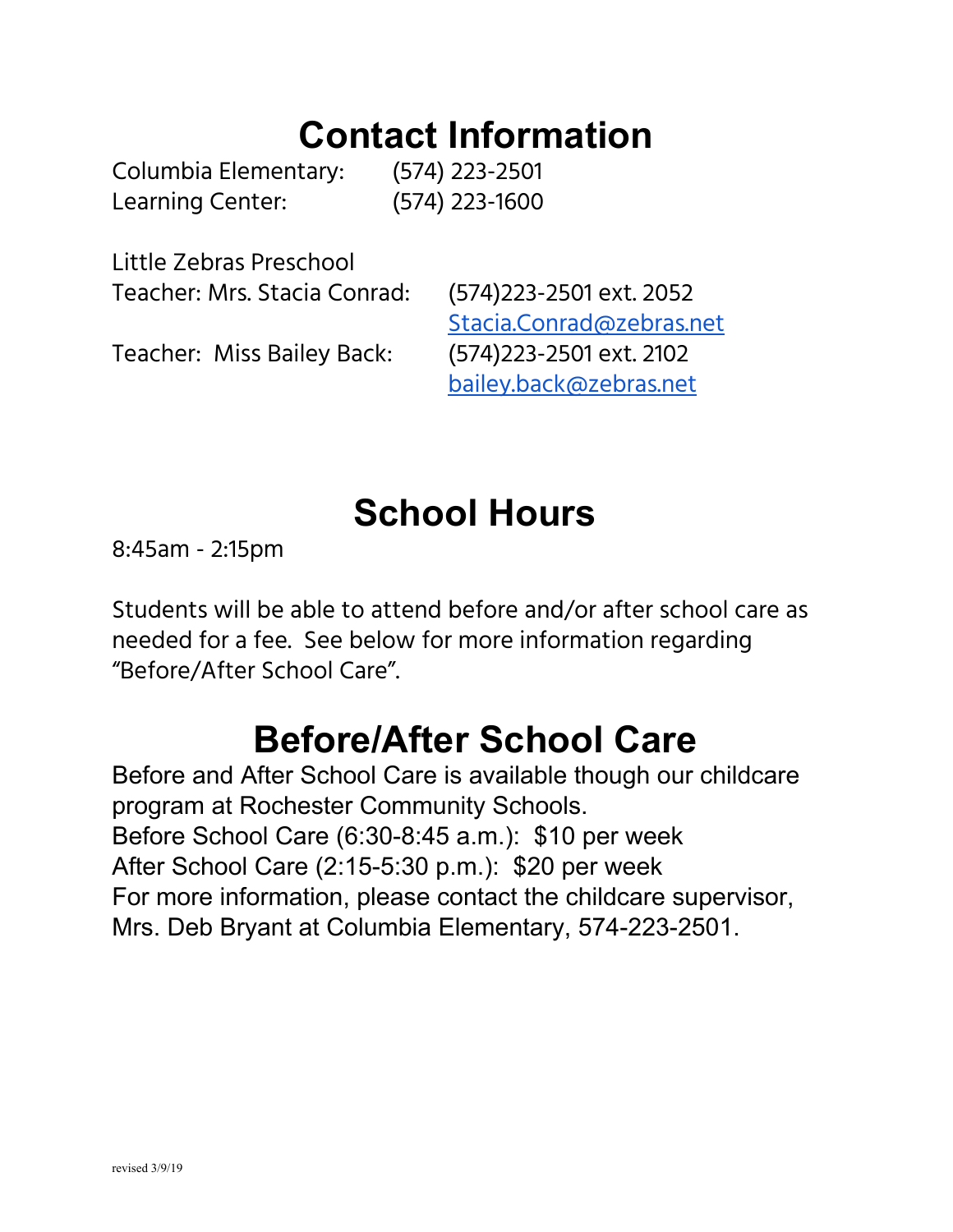# **Drop-off & Pick-up Procedures**

Drop Off: All students will be dropped off in front of the school. Parents will pull up in front in the "car line" on the east side of the school. Please wait with your child in the car and the preschool staff will come to each car to get your child. Drop off time is 8:45 a.m. on Monday, Tuesday, Thursday, and Friday. On Wednesdays, drop off time will be 9:15 a.m. due to late start Wednesdays.

Pick Up for Car Students: All students will dismiss out of the preschool doors by the preschool playground. The gate opens at 2:00 pm and closes at 2:25 pm. School staff will bring students out to the car, so you are encouraged to stay in your car to wait for your child. If you do not have your child picked up by the time the gate must be closed at 2:25 p.m, then you will need to go to the main office at the front of the building to pick up your child.

\*\*\*If you have older children at Columbia, you will need to pick up your preschooler first and then get in the car line for regular car pick up for other Columbia children. Your preschooler will not be permitted to go with their older sibling to the car room.

Students Riding Bus: Parents of students who are riding the bus will be contacted by their child's bus driver. The bus driver will inform you the time your child will be picked up and dropped off for the school year. Please be sure to write these times down and be prompt when getting your child out to door to the bus.

# **Toileting**

Your child is expected to be potty trained before enrolling for preschool. Please discuss any toileting needs your child has with the teacher.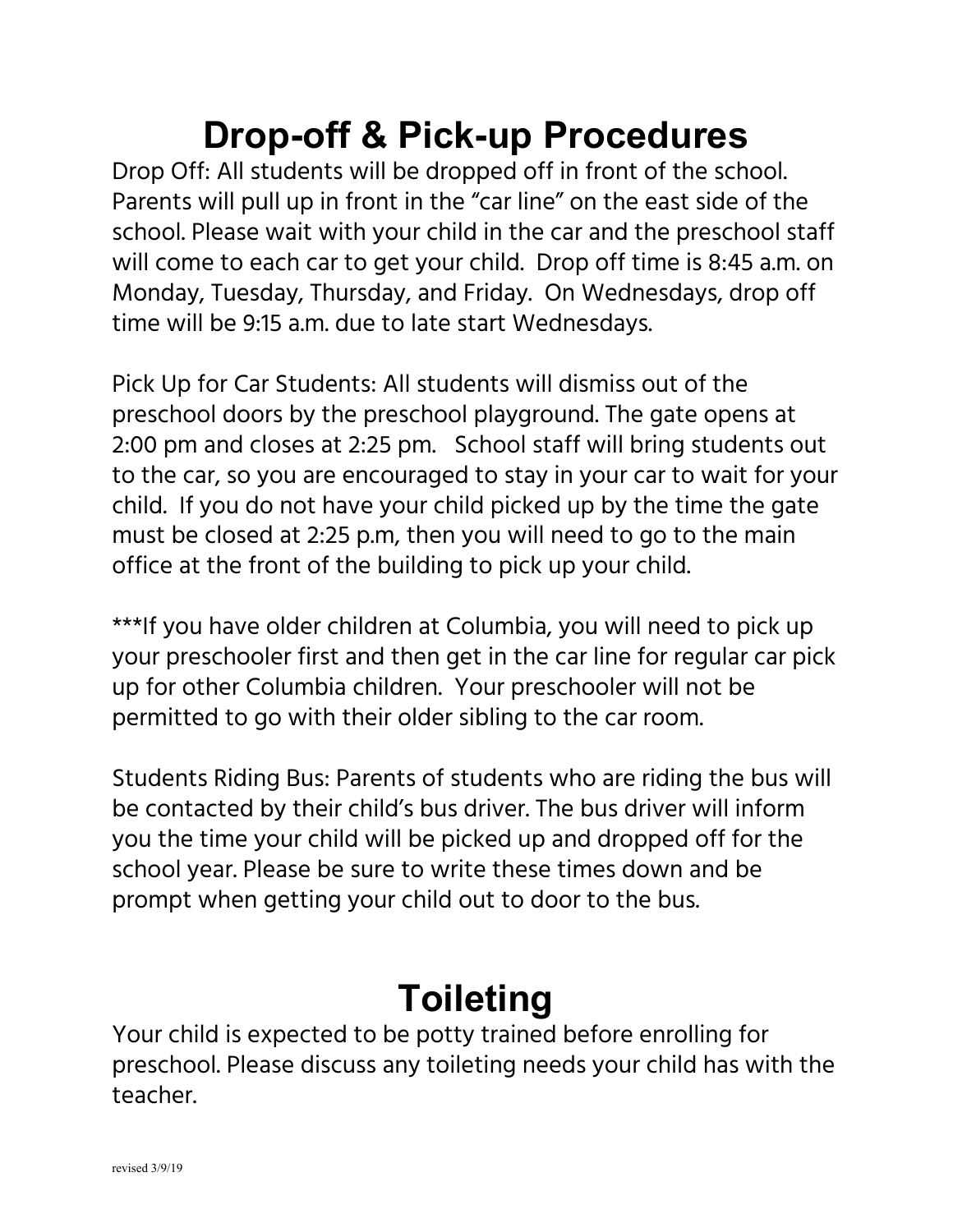# **Breakfast/Lunch Procedures**

Breakfast is available for any child whose parent wishes for them to eat at school. Please notify your child's teacher if you wish for them to eat breakfast.

Lunch will be provided and eaten in the classroom daily. If you are packing your child's lunch please be sure that it is in a lunch box labeled with your child's name. Lunches will not be able to be warmed in a microwave. Please contact Dena Lehman (223-2501 ext. 2009) if you have any questions or special dietary circumstances that need considered for your child.

Lunch Price: \$1.90 Reduced Price: \$ 0.40 Breakfast: \$1.30 Reduced Price: \$.30

## **Change of Address/Telephone**

Please be sure to notify the office promptly if your address or phone number changes. This is the only way we will be able to contact you if your child is sick.

# **Rest Time**

Students will be required to rest for one hour. They do not have to sleep, but do need to stay on their cot for the hour rest time. Sheets will be provided by the school. All blankets and pillows will be washed at the school weekly.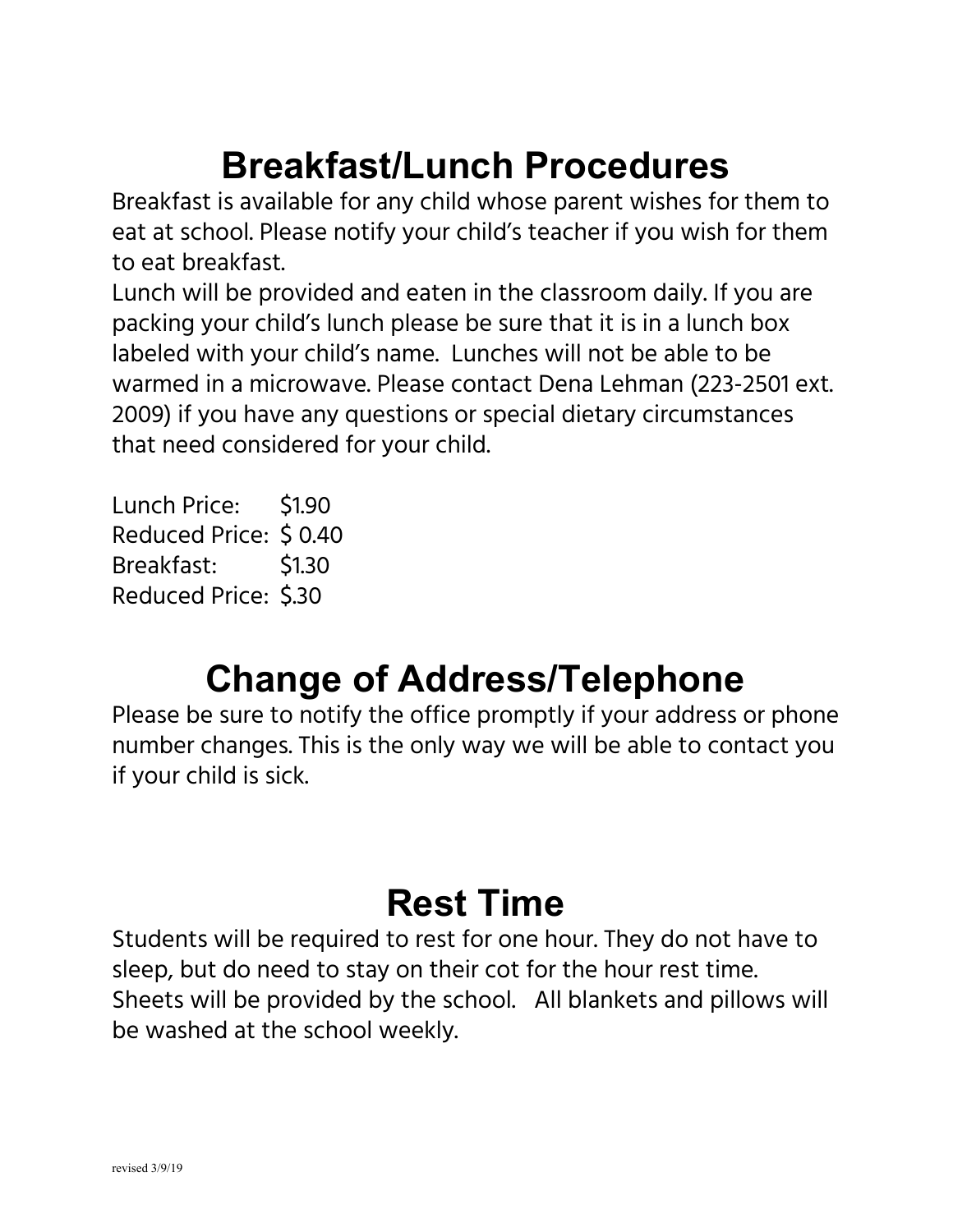## **Payments & Rates**

All day Pre-K payments will need to be sent to Columbia Elementary by the 1st of the month. Cost is \$1500 per year, or \$150 per month (August through May). If you have any questions pertaining to payments you may contact Columbia Elementary office at 574-223-2501.

Scholarships are available through the Fulton County Community Foundation. Parents must fill out an application to be considered. Please keep in mind that the scholarships are only for residents of Fulton County. So, if you move out of county during the school year, you will no longer be eligible for the scholarship. Please call the Learning Center for an application or for more information: 574-223-1600.

#### **Delay Schedule**

Preschool will start at 10:45 AM on a two hour delay. In the event of a 3 hour delay, full day preschool will be cancelled for the day.

## **Specials**

Students will be incorporated into the Columbia specials schedule. They will attend gym, art, library, music, and STEM each week.

## **Zebra Zone**

Your child will be attending Zebra Zone one Friday each month. Zebra Zone is a program put on by the faculty of Columbia which teaches character traits. Zebra Zone is not open to the public.

#### **Parent Conference**

Parent/Teacher conferences will take place in the Fall and Spring.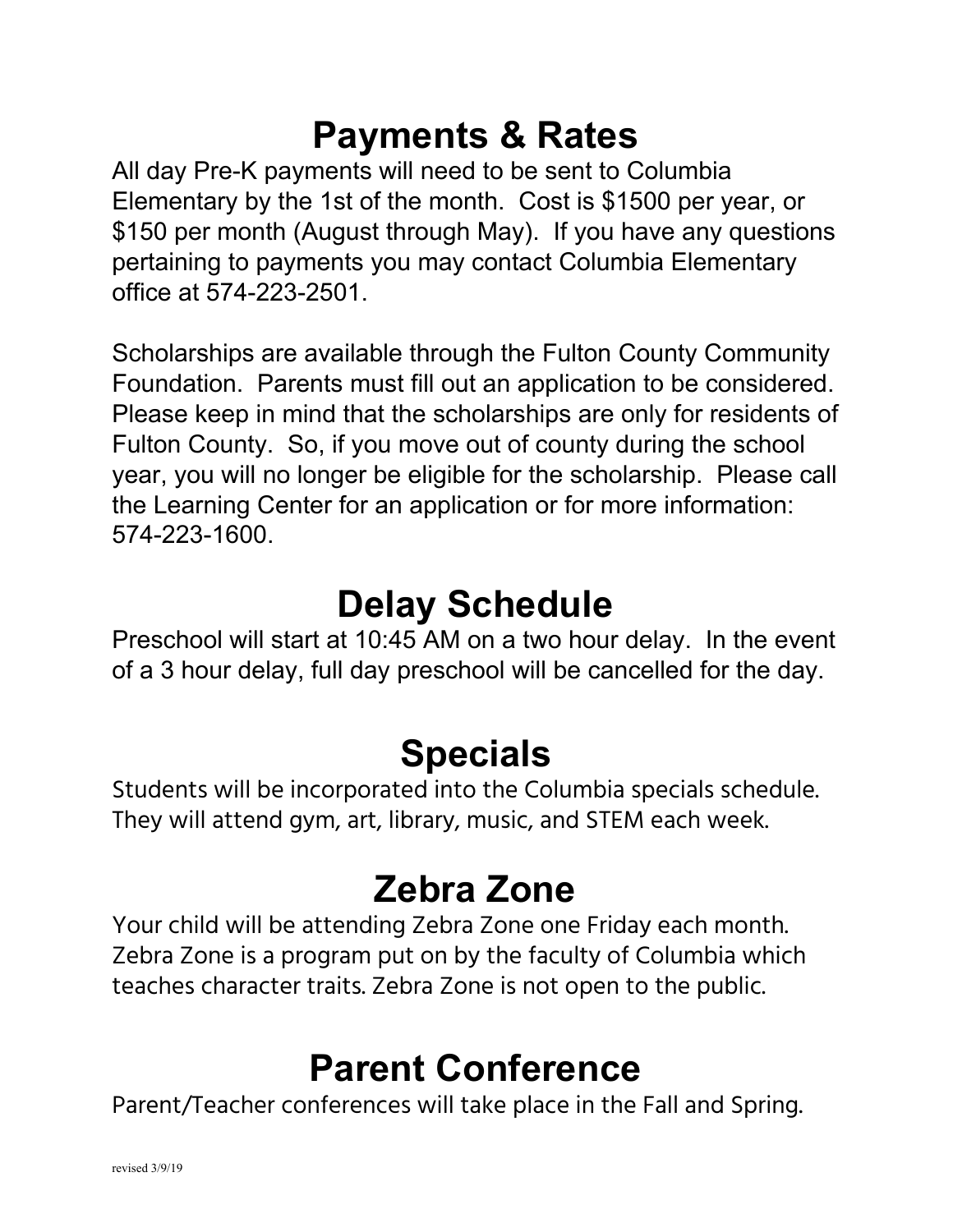## **Attendance Procedures**

If your child will be absent from school, please call the school before 8:45 a.m. and leave a message for the attendance secretary. The 24-hour attendance telephone number is **574-223-0506** for Columbia. **If the office has not received a call by 9:15 a.m., a call will be placed to your home or work to verify your child's absence.**

If your child has had a fever, they must be fever free for at least 24 hours before returning. If your child becomes ill at school you will be notified and must make arrangements to get them home.

For the Columbia Preschools, a **95% attendance rate** is required to maintain eligibility in the preschool program.

**EMERGENCY SCHOOL DISMISSAL:** There may be instances, especially in the winter, when it is necessary to either begin school late or close school early or for an entire day. In the event of heavy snow, severe fog, etc., parents should listen to radio station: WROI - Rochester, or watch one of two television stations in South Bend: WSBT or WNDU or Channel 4 on RTC. Announcements will be made only when schools are closed, dismissing early, or beginning late. Parents/Guardians are requested to provide the most updated information so School Messenger, our automated calling system, can contact parents in the event of an unscheduled early dismissal, delay or closing, or other school information. If there is no announcement, then school will be in session as usual. PLEASE DO NOT CALL THE SCHOOL OFFICE OR THE RADIO STATION. These calls only tie up telephone lines which need to be kept open in order to handle the emergency. Parents can also look for postings on the school district website: www.zebras.net. **In the case of early dismissal, preschool students will be dismissed ½ hour before**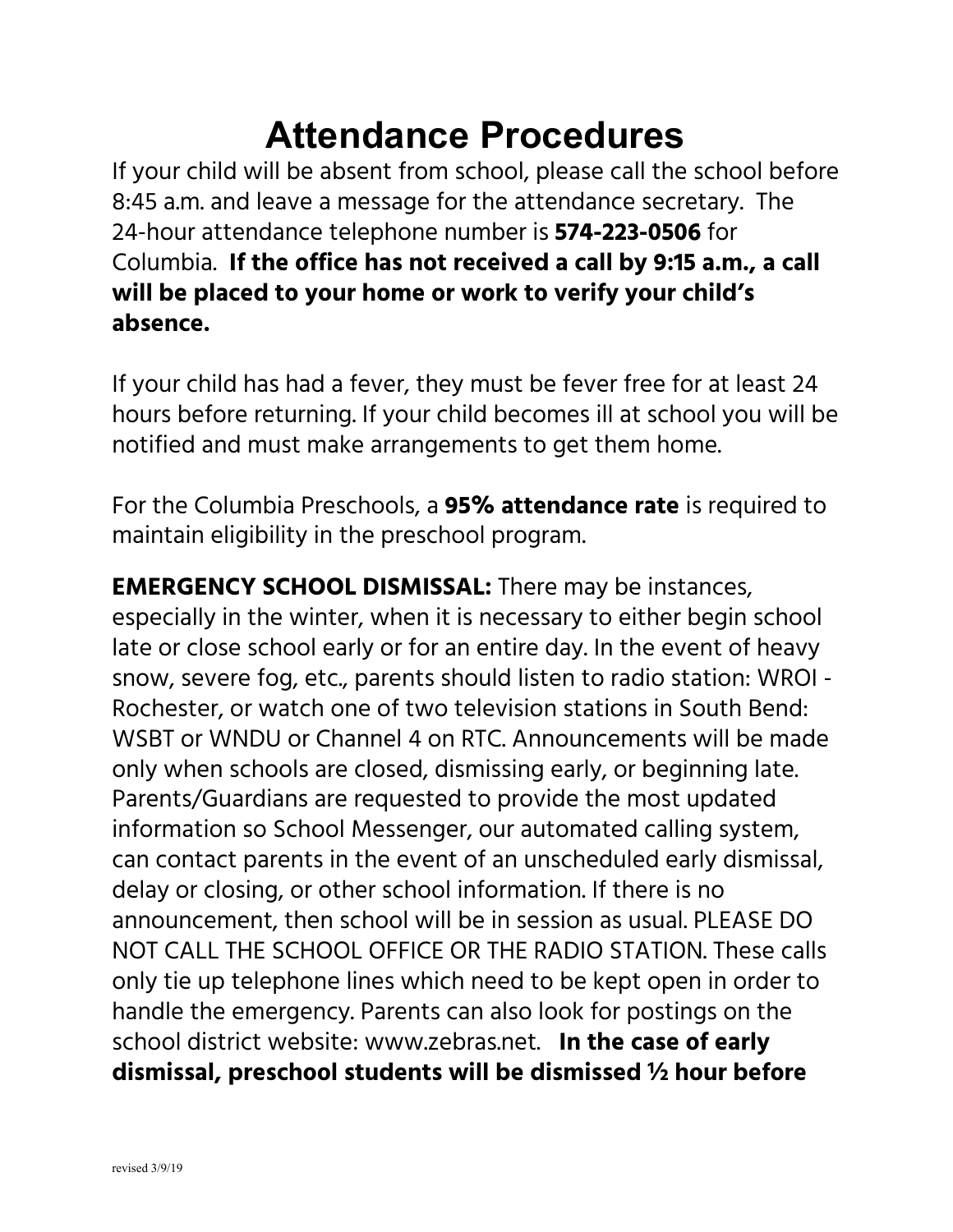**school-age students.** For example, if early dismissal is at 1:00 p.m. for Columbia students, preschoolers will be dismissed at 12:30 p.m.

#### **Medication**

All medication must be turned in to the nurse. Medication must be brought by a parent to school in the original container. Before medication of any type will be administered, a form from the nurse must be filled out when medication is brought in.

## **Personal Belongings**

For safety reasons please do not allow your child to bring any toys or candy to school. Toys can easily become broken, lost or stolen. Teachers will not be responsible for toys brought to school.

# **Backpack Suggestions**

All students will need a backpack large enough to hold a 9x12 inch notebook inside without folding or bending.

Many backpacks look alike, please label your child's backpack with his/her name visible on the outside.

Please make sure your child brings a backpack to school every day!

## **Birthday Treats Policy**

You may provide unopened store bought cupcakes or cookies for your child's birthday. They will be distributed during snack time.